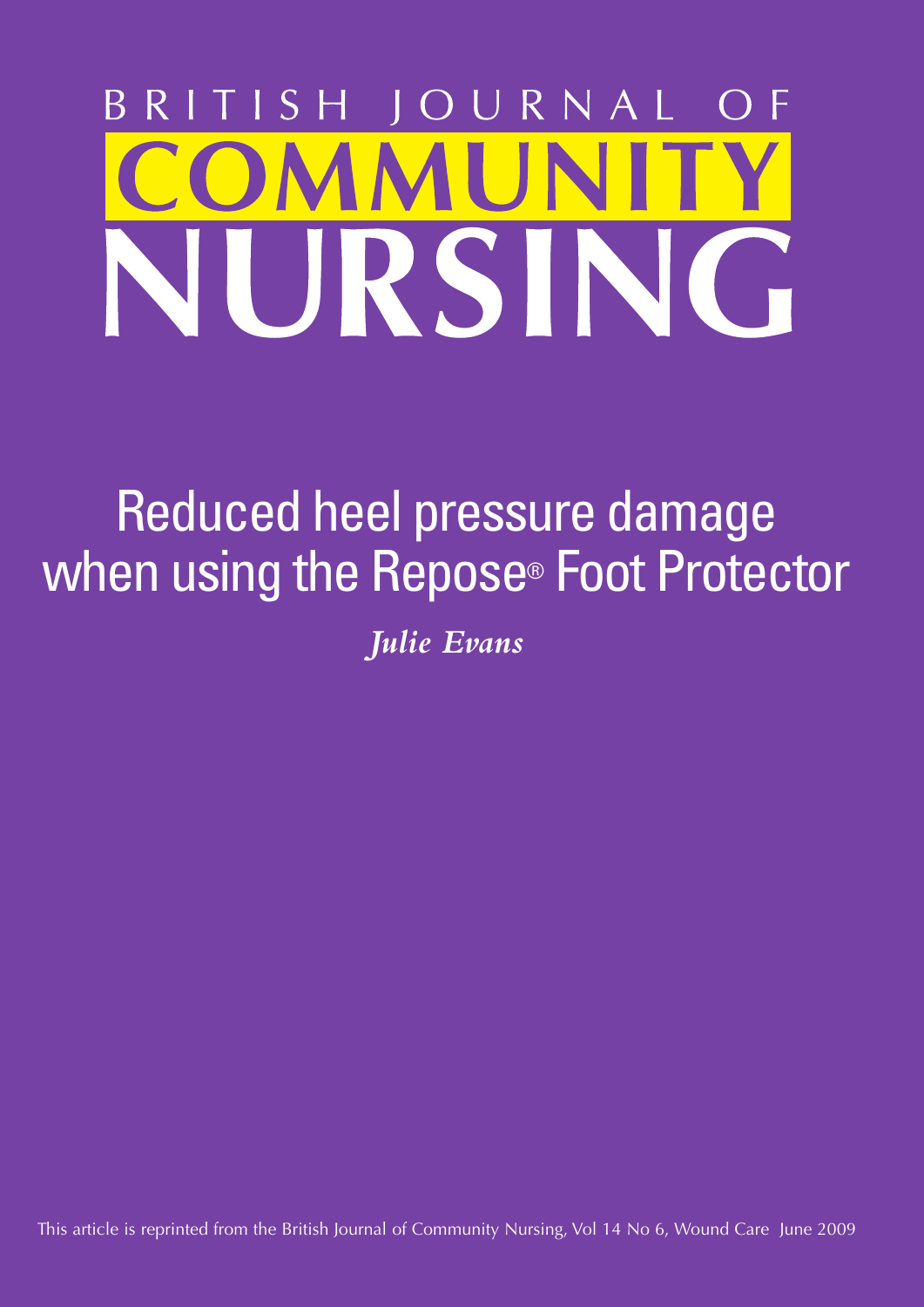# Reduced heel pressure damage when using the Repose® Foot Protector

#### *Julie Evans*

*Julie Evans is a Tissue Viability Nurse working for Abertawe Bro Morgannwg University NHS Trust (West Division), Swansea Email: julie.evans2@swansea-tr.wales.nhs.uk*

Thopaedic patients are at high risk of develop-<br>ing pressure damage (Wilson, 2002). Following<br>a national orthopaedic prevalence audit carried<br>out by the All Wales Tissue Viability Nurse Forum in 2007 ing pressure damage (Wilson, 2002). Following a national orthopaedic prevalence audit carried out by the All Wales Tissue Viability Nurse Forum in 2007, a pressure ulcer prevalence of 15% was identified in the Trust (unpublished observations). The clinical areas of highest prevalence were identified as elective surgery and trauma admission wards. The research identified that patients were most susceptible to pressure damage on their sacral and heel region on the trauma admissions ward, with the heel region only being affected in the elective orthopaedic surgery ward. Following analysis of the audit data, it was identified that these two orthopaedic settings required different approaches in order to address the high pressure ulcer prevalence.

This article discusses the use of a foot protector (Repose® Foot Protector) as an intervention in managing the risk of pressure damage to heels in the elective orthopaedic surgery ward.

A literature review was conducted in order to identify the evidence for the practice of preventing heel pressure damage through using foot protection devices. The review sought to answer the question: how effective were different support surfaces and devices in preventing pressure ulcers on the heel? Following the review the Repose Foot Protector was evaluated over a six-month period on the elective orthopaedic surgery ward to assess its impact on reducing heel pressure ulcer formation in those undergoing

#### **AbstrAct**

An evaluation of the Repose® heel pressure ulcer prevention system was conducted in an orthopaedic setting to establish its clinical efficacy in reducing the incidence of heel pressure damage, following a literature review of appropriate pressure-reducing devices. The study involved patients from a 24-bed orthopaedic ward over a six-month period. The results showed that the use of the heel protector led to a significant reduction in the incidence of heel pressure ulceration from more than 6% to 0%. A significant reduction in cost was also identified. The results indicate that the use of a heel protector alongside individualized pressure ulcer prevention has a significant impact on preventing heel pressure damage.

#### **KEY WOrDs**

Pressure ulcer reduction  $\bullet$  Pressure damage  $\bullet$  Prevention  $\bullet$ Orthopaedic • Cost effectiveness

surgery. In a subsequent article, the audit data looking at pressure ulcer prevention strategies on the trauma admissions ward will be considered.

#### **Literature review criteria**

The search words used were based on a systematic review, entitled 'Pressure relieving devices for the prevention of pressure ulcers on the heel' (Scanlon and Stubbs, 2005). The search included the terms: pressure, heels, foot, devices, prevention, decubitus ulcers and pressure sores. MEDLINE, CINAHL, OVID and EMBASE were searched, as well as wound journals and conference proceedings from the European Pressure Ulcer Advisory Panel (EPUAP), European Wound Management Association and the Tissue Viability Society. In total 308 studies were identified, of which 297 were deemed irrelevant and excluded, and four relevant studies were unobtainable. The remaining seven studies met the prerequisite criteria and were included in the review.

Although there is a considerable wealth of literature regarding the effect of pressure relief support surfaces, such as mattresses (Scanlon and Stubbs, 2005), some were excluded as they were not specifically concerned with demonstrating the prevention of heel damage. Therefore, the review focused on articles that specifically aimed to reduce heel pressure damage by using a pressure-limiting device. The devices evaluated in the literature included different wound dressings (Zernike, 1994; Zernike, 1997; Bots et al, 2004; Nakagami et al, 2006), standard hospital pillows (Tymec et al, 1997), and specifically designed devices to off load pressure from the heel, such as: Eggcrate Foam (Zernike, 1994; Zernike, 1997), Foam Splint® (Zernike, 1994), Protector Boot® (Zernike, 1994), Bunny Boot®, Foot Waffle® (Tymec, 1997) and Repose Foot Protector (Price et al, 1999; Macfarlane and Sayer, 2006).

#### **Literature review findings**

The review identified that although the development of hospital-acquired heel pressure ulcers are a growing problem, they continue to remain under-researched (Halfens and Haalboom, 2001; Donnelly, 2001; Cullum et al, 2004; Scanlon and Stubbs, 2005). Additionally, although EPUAP and the National Institute of Health and Clinical Excellence provide general guidance in the prevention of pressure damage, there is no specific national guidance available regarding best practice in the prevention of pres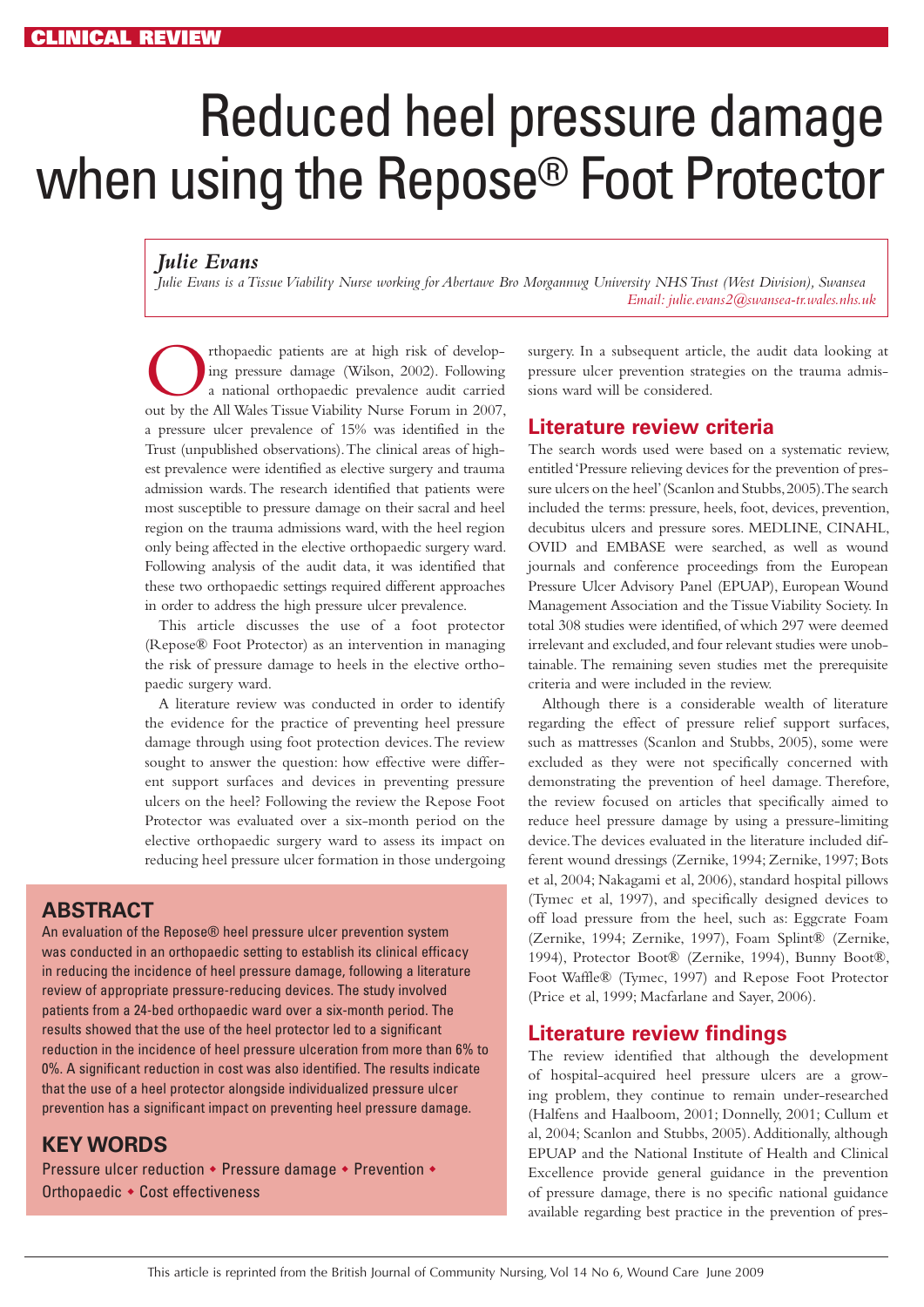sure damage to the heel. The literature demonstrates that while pressure ulcers adversely affect the health and well being of vulnerable people in all types of health-care settings, certain groups of patients appear to be at increased risk. High-risk groups include older people and those who are ill or immobile, such as orthopaedic patients.

The shape of the foot makes heel ulceration difficult to manage; it has little fatty tissue to act as a cushion or protection from pressure, shear or friction over the calcaneum. Therefore, tissue damage occurs rapidly due to reduced mobility, sensory impairment and sedation (Wheeler, 1997). Thus, the heel can be identified as an area at high risk of pressure damage, with the potential to cause physical, social and psychological suffering (Versluysen, 1985; Young and Dobrzanski, 1992; Rintala, 1995; Tortual et al, 1997; Sprigel, 1990; Hopkins et al, 2005).

The literature search suggested that devices which remove pressure from the heel area are more effective in reducing pressure ulceration than devices that partially redistribute pressure, for example, static and dynamic mattresses. This may appear obvious. However, to date the author could not find any published research that demonstrated that devices which remove pressure from the heel area are more effective in reducing pressure ulceration than devices that partially redistribute pressure. Therefore, it is not possible to state if devices designed to remove all pressure from the heel are any more effective than mattresses, which purport to redistribute pressure. This article, therefore, seeks to provide supporting evidence of the pressure ulcer reducing effect of heel protectors.

Generally, within the clinical practice environment, practitioners endeavour to reduce pressure damage to the heel in two favoured ways:

wOff-loading. This involves completely removing pressure from the heel, this can be achieved using devices such as pillows or leg splints

 $\bullet$ Provision of a support surface. This aims to reduce the amount of pressure sustained by the heel. It works on the principle that the area of contact the body has with the support surface is increased, thus reducing the magnitude of the interface pressure. There are many different types of support surfaces available, for example, foam, air-filled, gel-filled and air-particulate suspension/air-fluidized. This article, however, is only concerned in evaluating the effectiveness of Repose Foot Protectors.

#### **Method the intervention**

Over an initial period of six months, all elective orthopaedic surgery patients from a 24-bed orthopaedic ward who underwent a knee or total hip replacement, were included in the evaluation of an inflatable pressure relieving foot protector. Frontier Medical supplied 10 pairs of Repose Foot Protectors for evaluation purposes.

The pressure-relieving properties of the product are achieved as the heel is supported above an air cushion resulting in close to zero pressure. The malleolar region is protected from pressure damage by the integrated compartments of the Repose Foot Protector, which are filled with air. The foot protector is made of thermoplastic polyurethane material, that can stretch and has vapour-permeable properties which reduce the risk of maceration (Wilson, 2002). It is constructed using a single air cell which is inflated using a hand pump with 'smart valve' technology which automatically closes when the internal pressure reaches 0.2psi. The Repose Foot Protector provides pressure redistribution across the whole area in contact with the device, this minimises deformation of underlying tissue, and reduces the risk of hypoxia and tissue damage.

Although there are many products available on the market for protection of the heel, the Repose Foot Protector was chosen due to being easy to use, not being a single patient use item, ease of cleaning, and in small study groups has demonstrated effectiveness in the prevention of pressure ulcers (Price et al, 1999; Macfarlane and Sayer, 2006).During the six month evaluation period the effectiveness of the Repose Foot Protector on every patient (n= 501) was monitored and documented to measure the incidence of heel pressure ulcer development (*Figure 1*). A protocol was developed alongside this evaluation and effectiveness was measured by the reduction in heel pressure ulcer incidence and ease of use.

#### **Elective orthopaedic surgery intervention**

To assess the success of using the Repose Foot Protector a baseline heel pressure ulcer incidence needed to be ascertained. Prior to the study it was identified that the overall incidence rate of heel pressure ulcer damage was 6% (*Figure 1*) (ABM University NHS Trust, unpublished observations).

Prior to the introduction of the Repose Foot Protectors the standard practice for all patients at risk of pressure damage, was either foot padding, using pads/wool and bandages to reduce friction and shearing—or film dressings applied to the heel region to reduce friction. Standard practice also included regular skin inspection and air-alternating mattress provision following a risk assessment using the Waterlow risk assessment tool. However, when the incident rate of 6% was considered, this standard practice did not demonstrate effective prevention of pressure damage to the heel for this patient group, and there was no consistency



*Figure 1. Reduction in incidence of pressure damage.*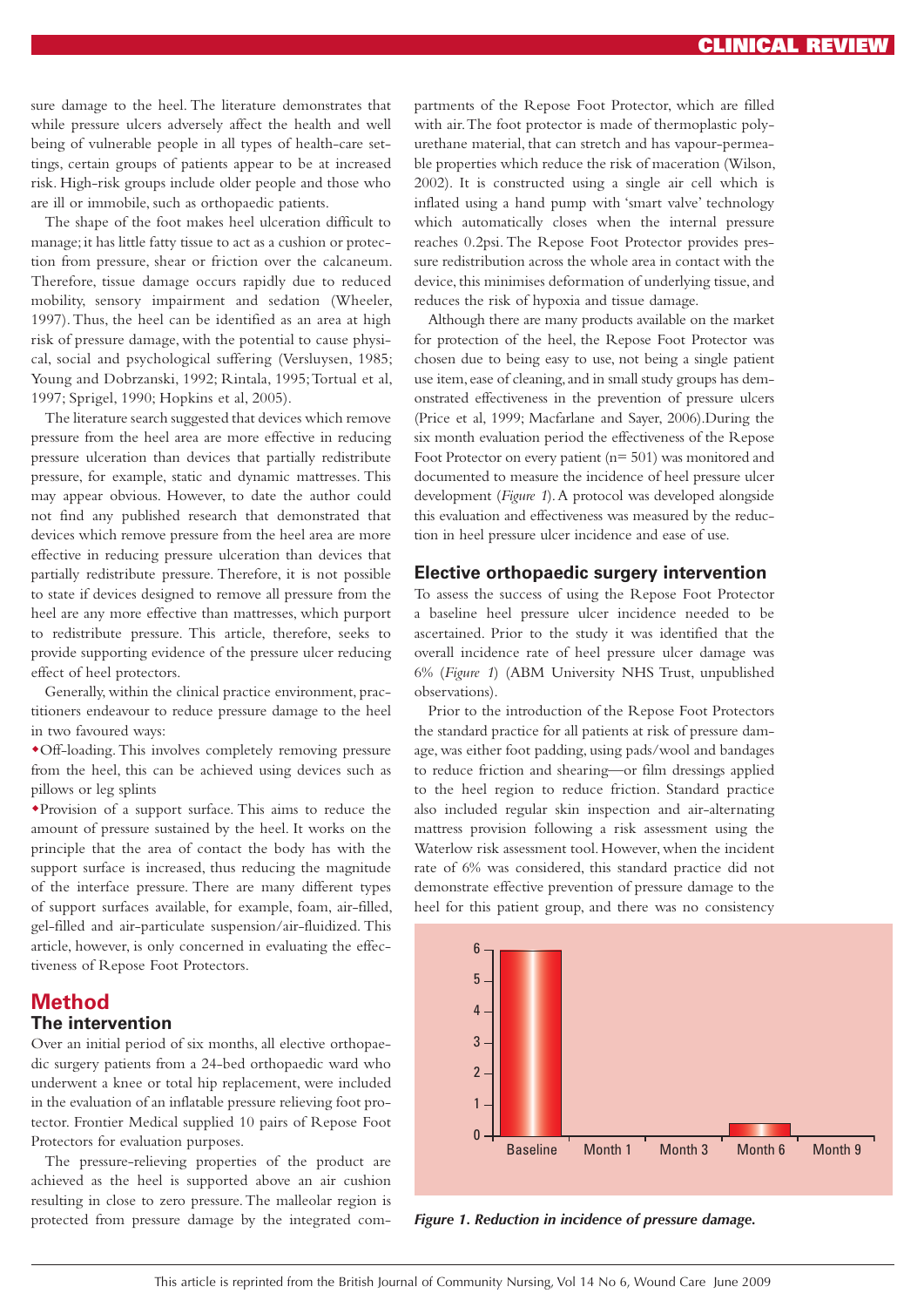### *'There was a significant reduction in incidence rates of heel pressure ulcer formation from 6% to zero'*

in which method was used across the clinical area.

During the study the foot protectors were allocated to patients on

transfer to theatre, placed on them peri-operatively and kept in place for 72 hours post operatively. During this period the patients were on bed rest. The patients' details and skin assessments were recorded on the evaluation form. No patients were discharged from the ward with foot protectors.

The study included all orthopaedic patients who underwent lower limb, hip or knee surgery who were at risk of pressure damage. The only exclusion criteria were those patients deemed as being at such a risk they would require an alternating air mattress to reduce their pressure damage risk to the whole body. This criteria was decided as it was believed by the team that if the air mattress and the foot protector were used in conjunction, it would be impossible to identify which was the effective method in preventing pressure damage to the heel. This exclusion criterion resulted in one patient being excluded and consequently an air mattress with an integrated heel guard (Huntleigh Healthcare) was issued to them.

Before the experimental intervention commenced, all ward staff were given training in how to use and clean the product and how to complete the evaluation form. The standard practice of Waterlow risk assessment, daily skin inspections and the repositioning regime continued as normal.

#### **results**

During the evaluation period there was a significant reduction in the incidence of heel pressure ulceration from more than 6% to 0%. An audit of this intervention three months after the study period revealed that the incidence of heel pressure damage had remained at zero (*Figure 1*). Interestingly, at six months, one patient who did not have a foot protector issued, due to lack of resources, developed heel pressure damage.

#### **cost benefits**

This study has identified the clinical effectiveness of the intervention and analysed the potential cost effectiveness for the Trust in terms of clinical impact. *Table 1* shows the cost of the standard practice prior to the intervention, excluding the cost of air mattresses, which if included would have made this cost significantly higher. The cost of the intervention (purchasing of foot protectors), demonstrated a significant annual cost saving  $(\text{\textsterling}2092)$ . If the projected costs of treating heel pressure damage and the costs to the patient are also considered, the benefits are even greater.

The staff identified that the product was easy to use, with the main criticism being the storage of pumps and staining of the foot protectors from iodine skin-prep used during surgery. The surgical team welcomed the improved clinical outcome and started to request that patients in theatre had the foot protectors provided.

#### **conclusion**

The ward involved in the evaluation has now developed a protocol which uses Repose Foot Protectors as first-line prevention for heel pressure damage, for all patients undergoing elective knee or hip replacement.

By using foot protectors, alongside individualized pressure ulcer prevention care this study has shown a significant improvement in preventing pressure damage to patients at high-risk of developing heel pressure ulceration. The findings of this article support the work by (Macfarlane and Sayer, 2006), showing that this intervention is very effective in terms of clinical outcome and results in considerable cost savings. **BJCN**

#### *The author would like to thank Sue Hammond (Orthopaedic ward manager) for facilitating this project.*

- Bots TC and Apotheker BF (2004) 'The prevention of heel pressure ulcers using a hydropolymer dressing in surgical patients'. *J Wound Care* **13**(9): 375–8
- McInnes E, Bell-Syer SE, Dumville JC, Legood T, Cullum NA (2004) *Support surfaces for pressure ulcer prevention*. The Cochrane Database of Systematic Reviews. Issue 3. Donnelly J (2001) Hospital-acquired heel ulcers: a common but neglected problem. *J Wound Care* **10**(4): 131–6
- Halfens RJ and Haalboom JR (2001) A historical overview of pressure ulcer literature of the past 35 years. *Ostomy Wound Manage* **47**(11): 36–43
- Hopkins A, Dealey C, Bale S, Colin D, Defloor T, Worboys F (2005) *Living with a pressure ulcer*. Platform Presentation, 8th European Pressure Ulcer Advisory Panel Open Meeting. Aberdeen
- Macfarlane A and Sayer S (2006) Two clinical evaluations of the Repose system. *Wounds UK* **2**(3): 14–25
- Nakagami G, Sanada H, Konya C, Kitagawa A, Tadaka E, Tabata K (2006) Comparison of two pressure ulcer preventative dressings for reducing shear force on the heel. *J Wound Ostomy Cont Nurs* **33**(3): 267–72
- National Institute of Clinical Excellence (2004) *The use of pressure-relieving devices (beds, mattresses and overlays) for the prevention of pressure ulcers in primary and secondary care.* NICE, London
- Price P, Bale S, Newcombe R, Harding K (1999) Challenging the pressure sore paradigm. *J Wound Care* **8**(4): 187–90
- Rintala DH (1995) Quality of life considerations. *Adv Wound Care* **8**(4): suppl 71–83 Scanlon E, Stubbs N (2005) *Pressure relieving devices for treating heel pressure ulcers* (Protocol). Cochrane Database of Systematic Reviews. Issue 4.
- Sprigle S (2000) Effects of forces and the selection of support surfaces. *Topics in Geriatric Rehabilitation* **16**(2): 47–62
- Tourtual DM, Reisenberg LA, Korutz et al (1997) Predictors of hospital acquired heel pressure ulcers. *Ostomy Wound Manage* **43**(9): 24-8, 30, 32–4
- Tymec AC, Pieper B (1997) A comparison of two pressure-relieving devices on the prevention of heel pressure ulcers. *Adv Wound Care* **10**(1): 39–44
- Versluysen M (1985) Pressure sores in elderly patients: the epidemiology related to hip operations. *J Bone Joint Surg Br* **67**(1): 10–13
- Wheeler AC (1997) *Pressure Ulcers on Heels*. Huntleigh Healthcare, London
- Wilson A (2002) Prevention of heel pressure ulcers in an orthopaedic unit. *Nurs Times* **98**(25): 53–4
- Young JB, Dobrzanski S (1992) Pressure Sores: epidemiology and current management concepts. *Drugs Aging* **2**(1): 42–57
- Zernike W (1994) Preventing heel pressure sores: a comparison of heel relieving devices. *J Clin Nurs* **3**(6): 375–80

Zernike W (1997) Heel pressure relieving devices: how effective are they? *Aust J Adv Nurs* **14**(4): 12–19

|  |  | Table 1. Cost pre- and post-intervention |
|--|--|------------------------------------------|
|  |  |                                          |

| Cost post-intervention:<br>Repose foot protector |
|--------------------------------------------------|
| 72 hours post operation                          |
| £918                                             |
|                                                  |
|                                                  |